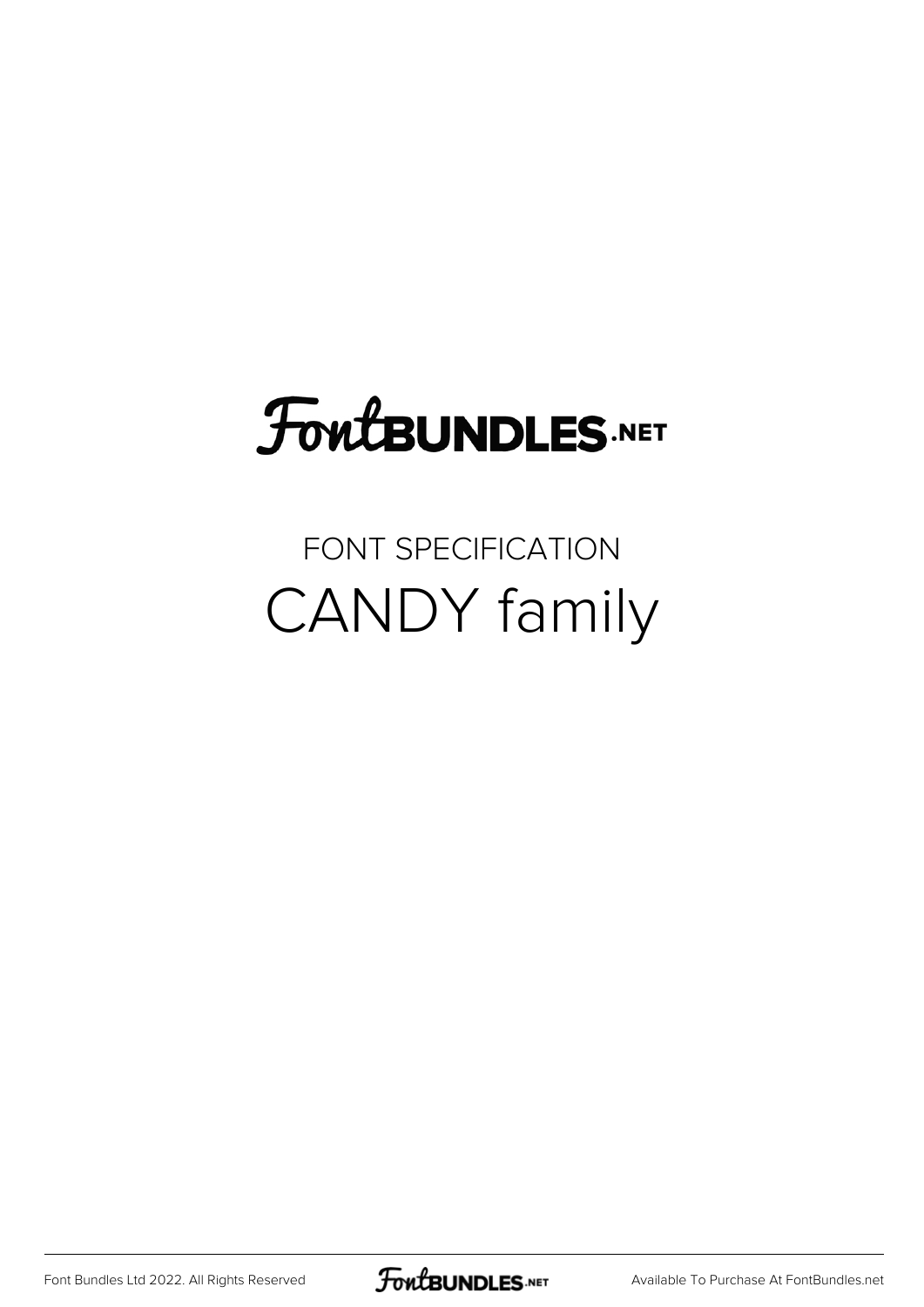#### **CANDY DROP - Regular**

**Uppercase Characters** 

#### ABCDEFGHIJKLMN OPQRSTUVWXYZ

Lowercase Characters

### abcdefghijkImnopq **rstuvwxyz**

**Numbers** 

#### 0123456789

Punctuation and Symbols

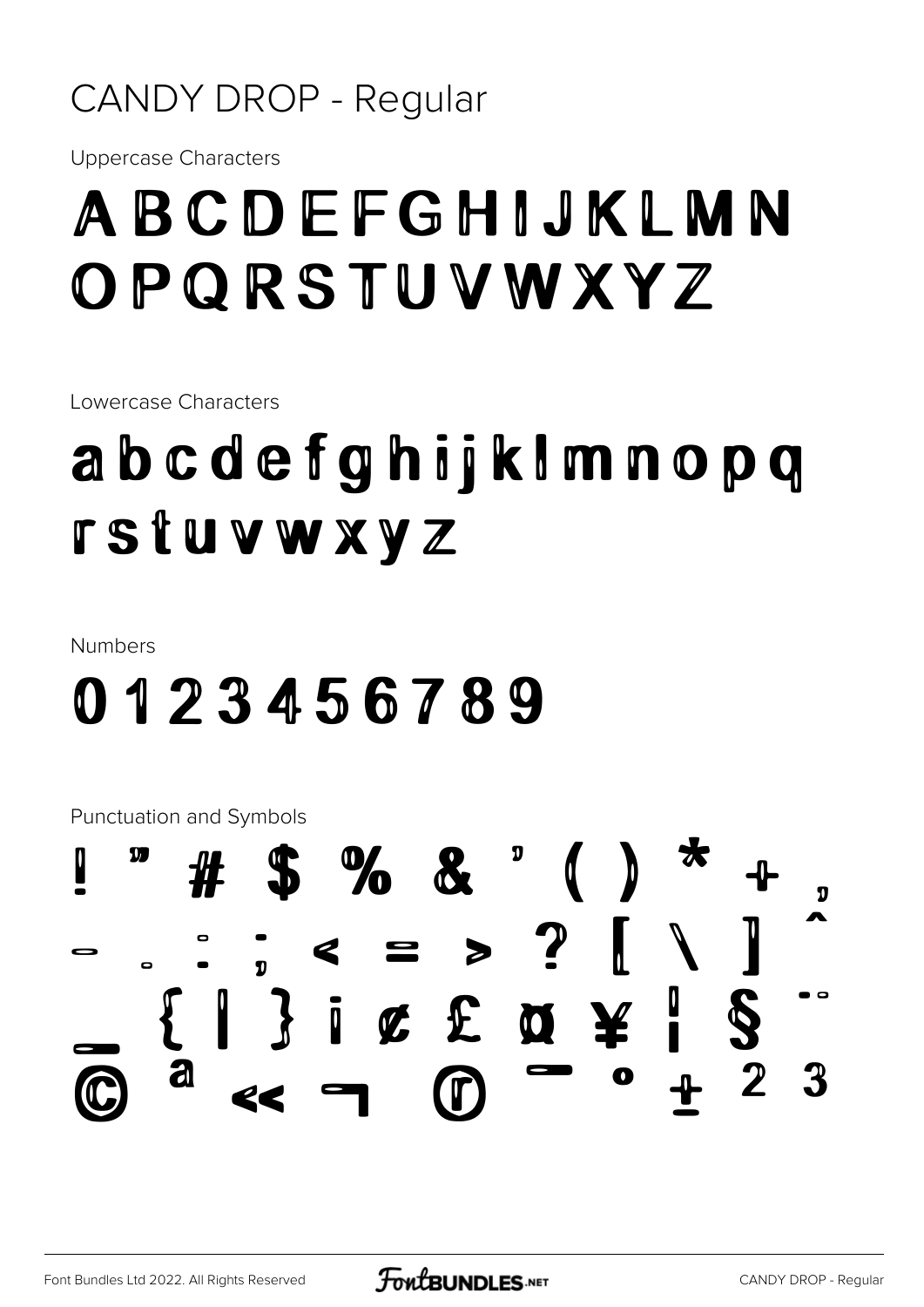$^{\circ}$  µ  $\P$   $\cdot$   $\cdot$   $^{\circ}$   $^{\circ}$   $\cdot$   $^{\circ}$   $\frac{1}{4}$   $^{\circ}$   $\frac{1}{4}$   $^{\circ}$   $\frac{1}{4}$   $^{\circ}$   $\frac{3}{4}$ All Other Glyphs

# À Á Â Ã Ä Å Æ Ç È É Ê Ë Ì Í Î Ï Ð Ñ Ò Ó Ô Õ Ö × Ø Ù Ú Û Ü Ý Þ ß à á â ã ä å æ ç è é ê ë ì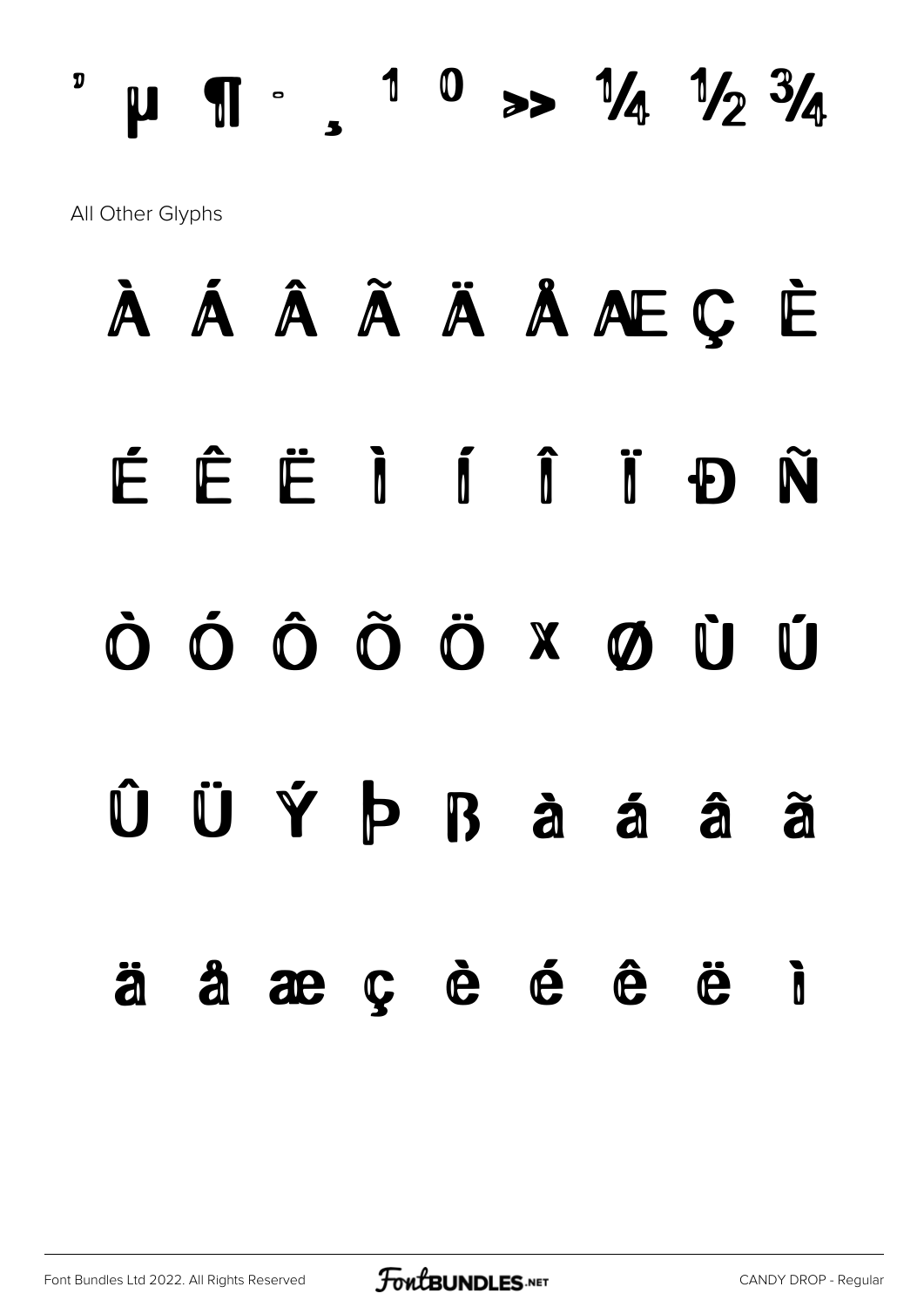

#### ö ÷ ø ù ú û ü ý þ





# " † ‡ • … ‹ › ⁄ ₣

### ₤ ₧ € № ™ ∂ ∆ ∏ ∑

− ∕ ∙ √ ∞ ∫ ≈ ≤ ≥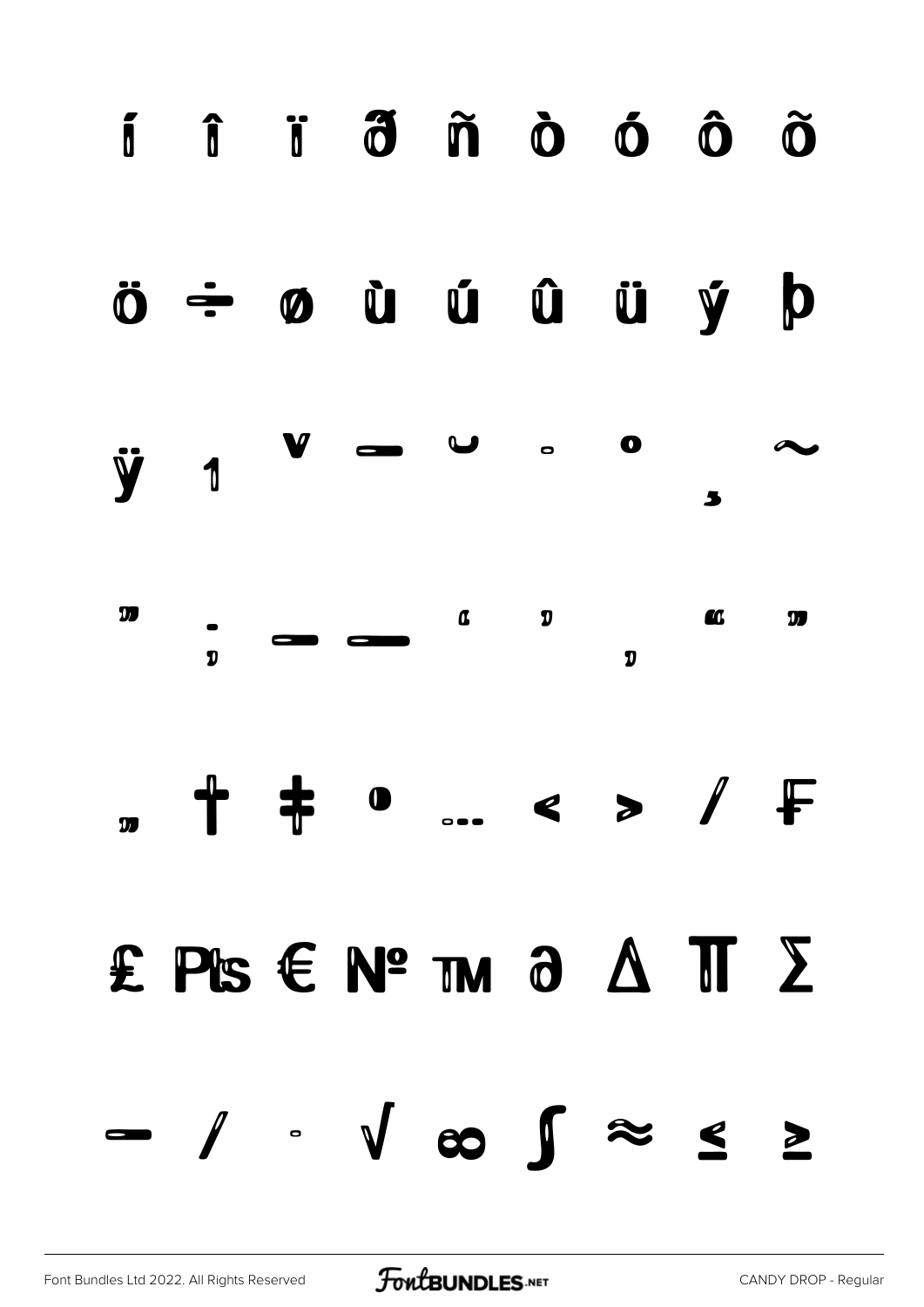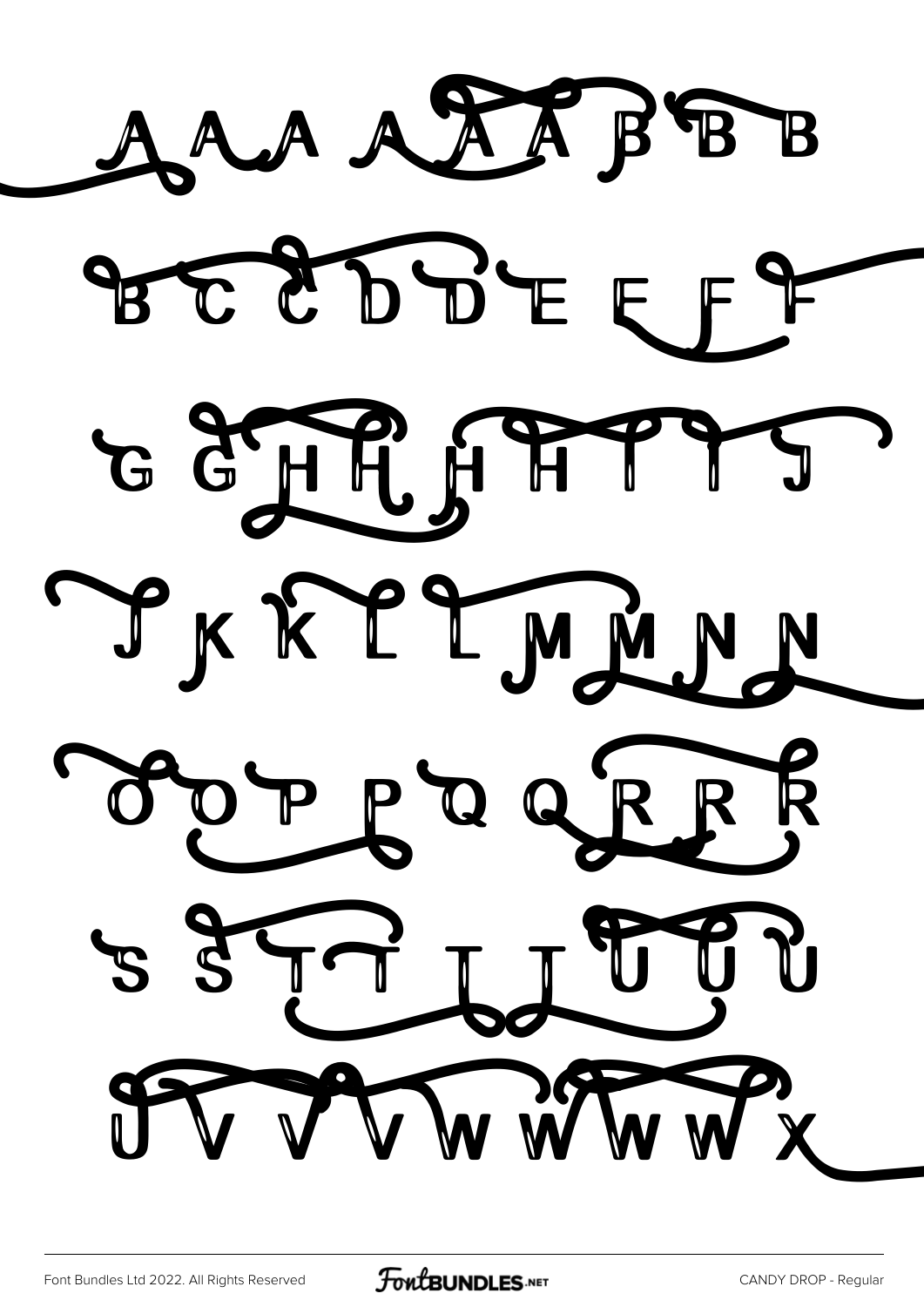

#### fl ffi ffl st

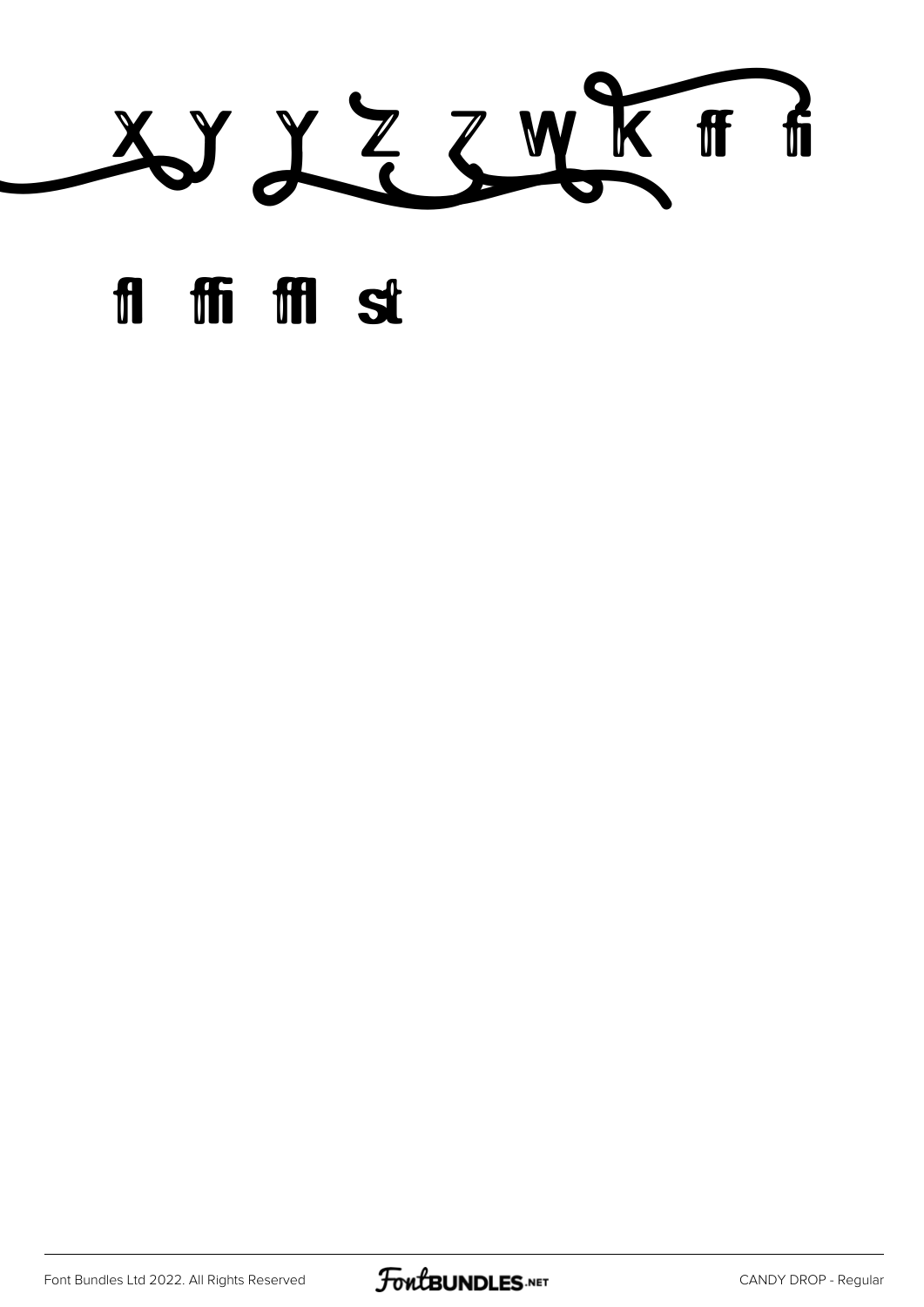#### **CANDY SIDE DISH - Regular**

**Uppercase Characters** 



Lowercase Characters



**Numbers** 



**Punctuation and Symbols**  $\bf \Omega$ 96  $\bigcirc$  $\bullet$  $\mathbf{S}$   $\mathbf{S}$  $\bigotimes$  $\ddot{\textbf{z}}$  $\bullet$  $\bigcirc$ 9 ⚠ Î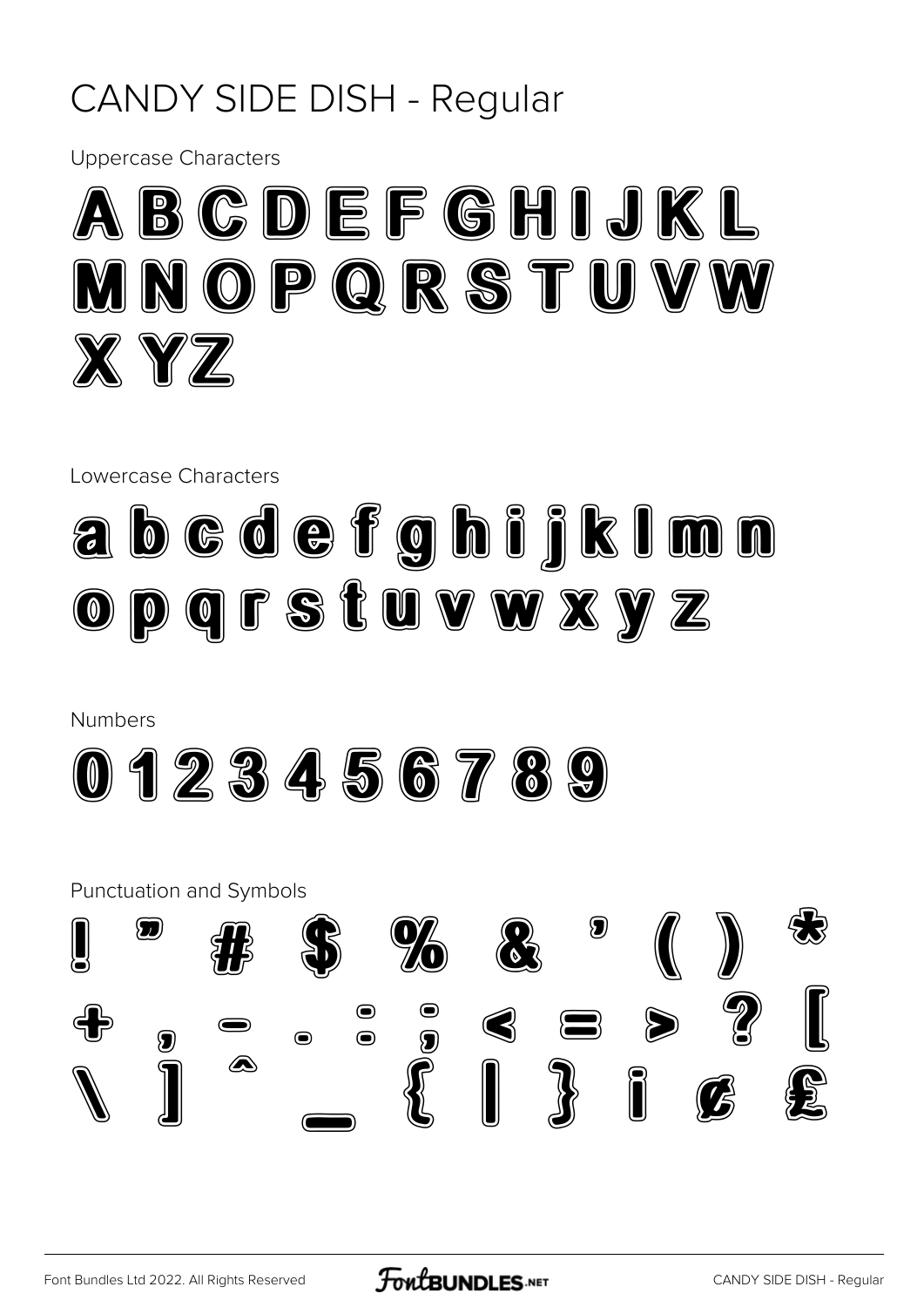

All Other Glyphs



FontBUNDLES.NET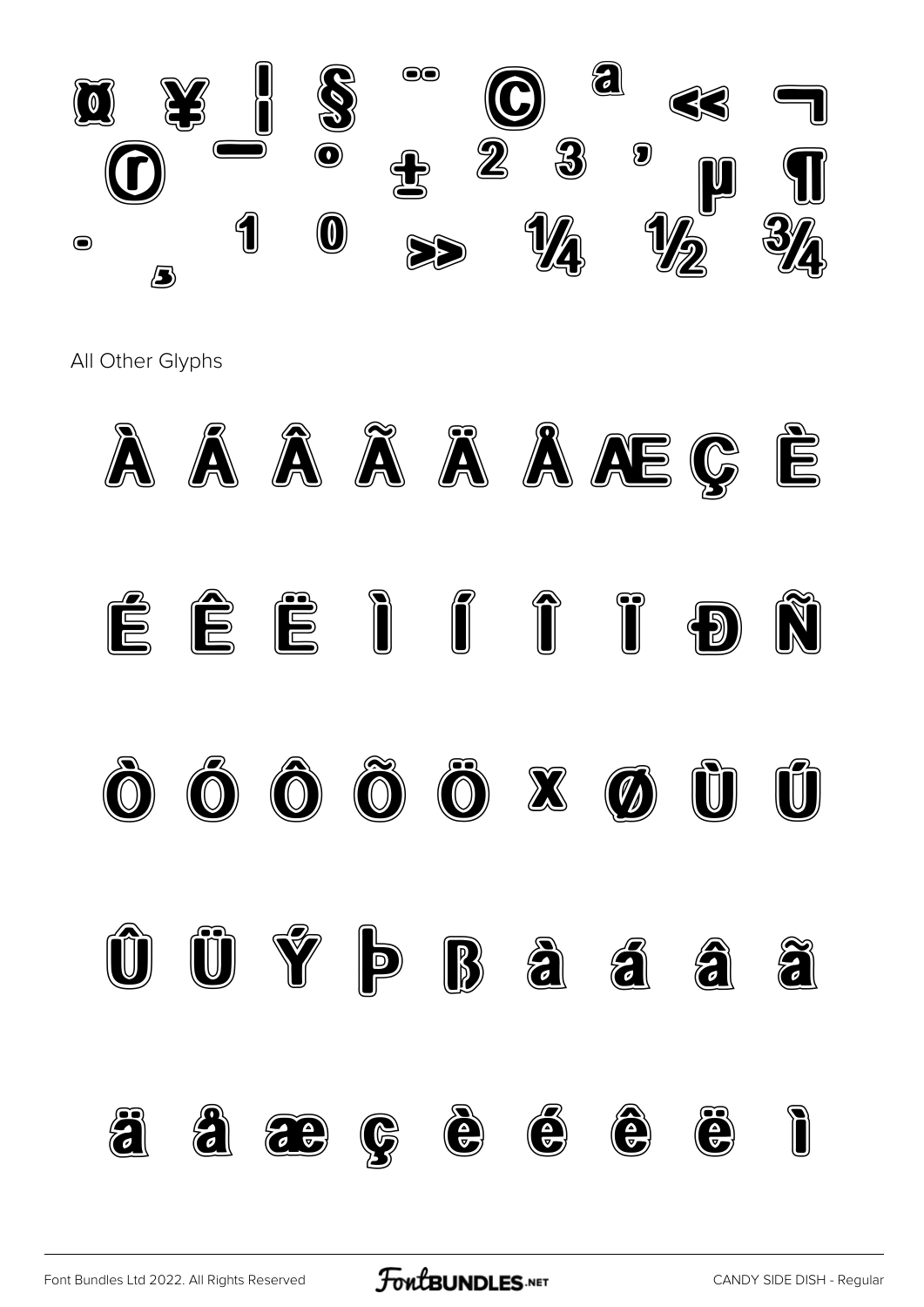

[Font Bundles Ltd 2022. All Rights Reserved](https://fontbundles.net/) **FoutBUNDLES.NET** [CANDY SIDE DISH - Regular](https://fontbundles.net/)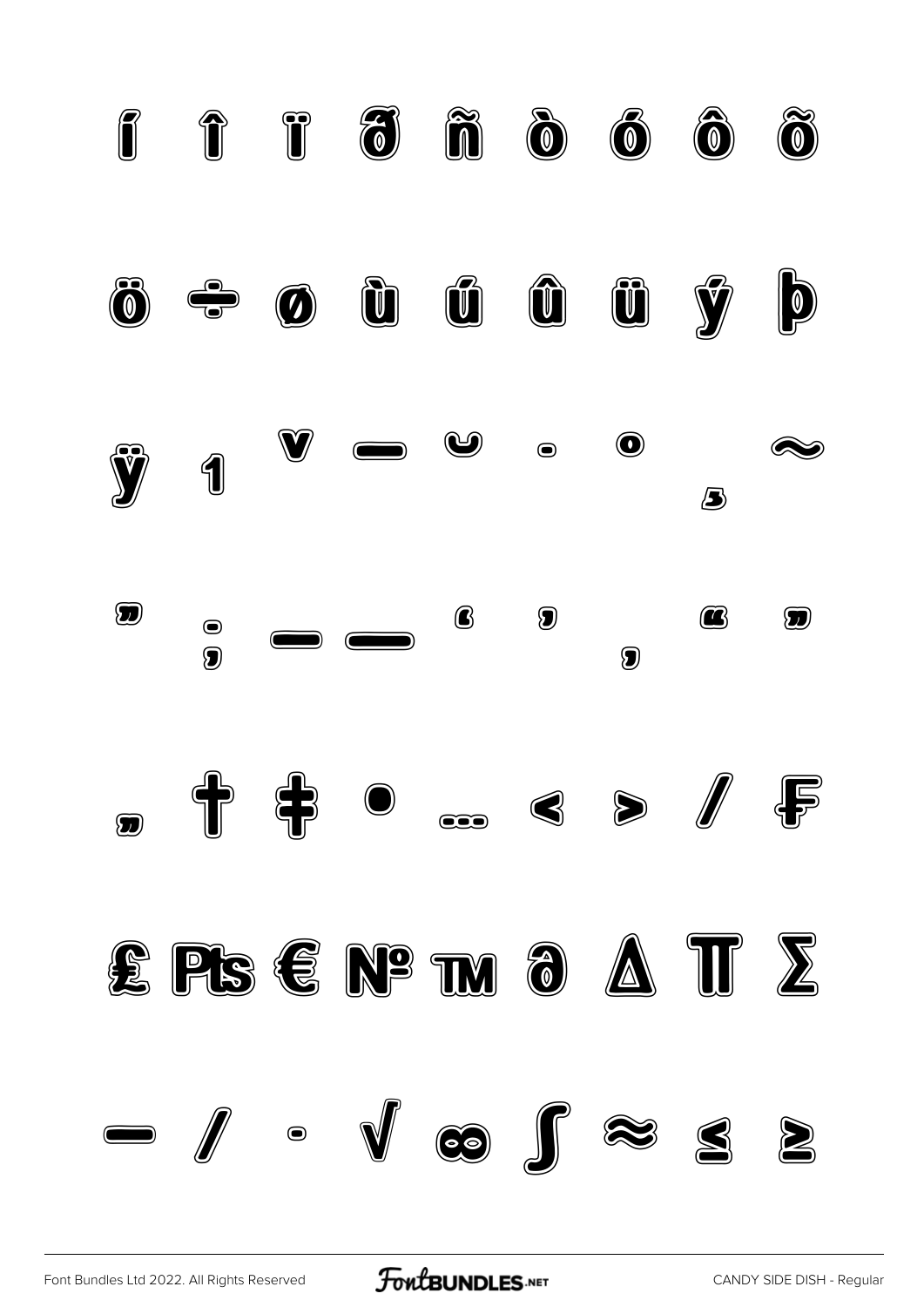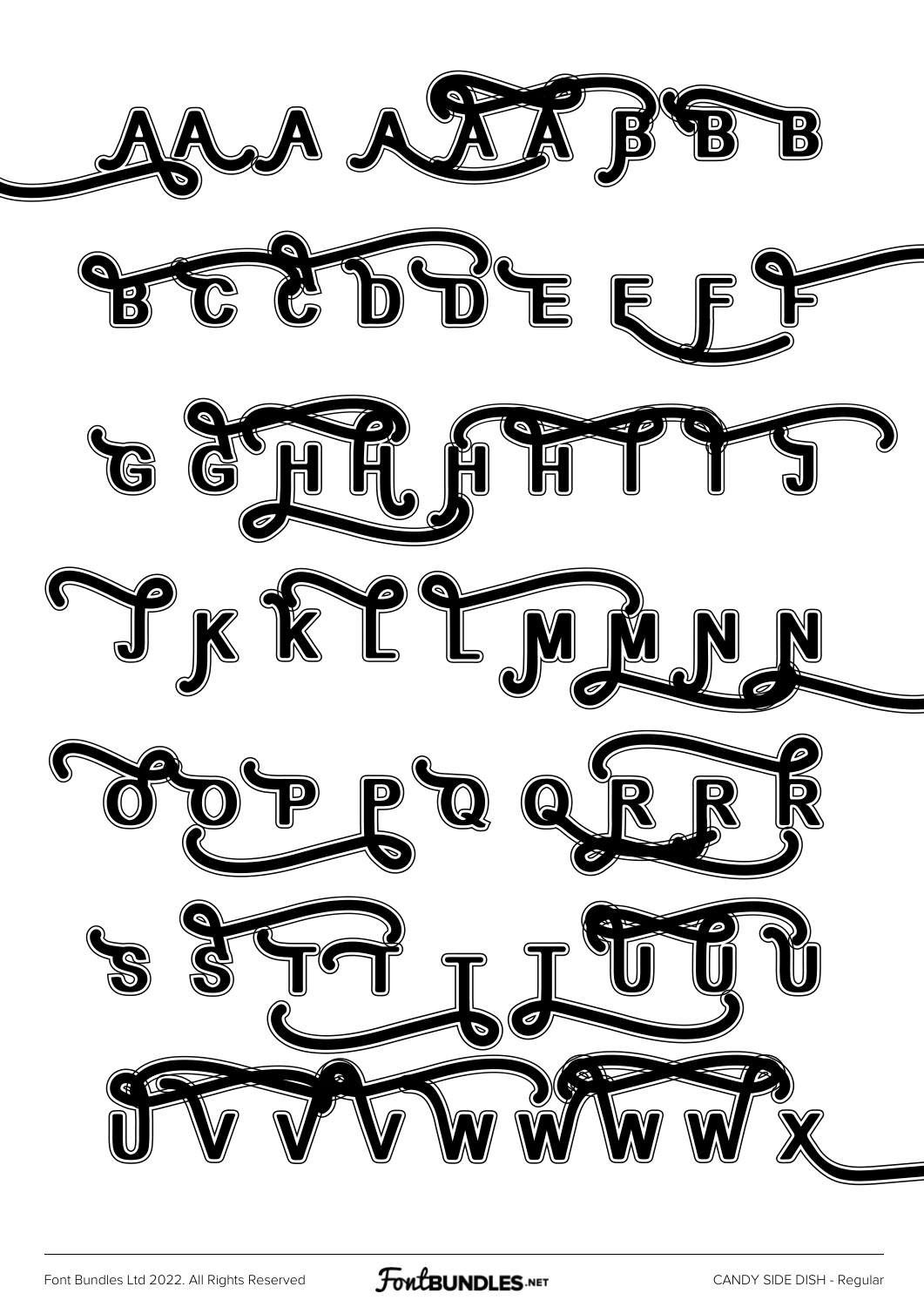



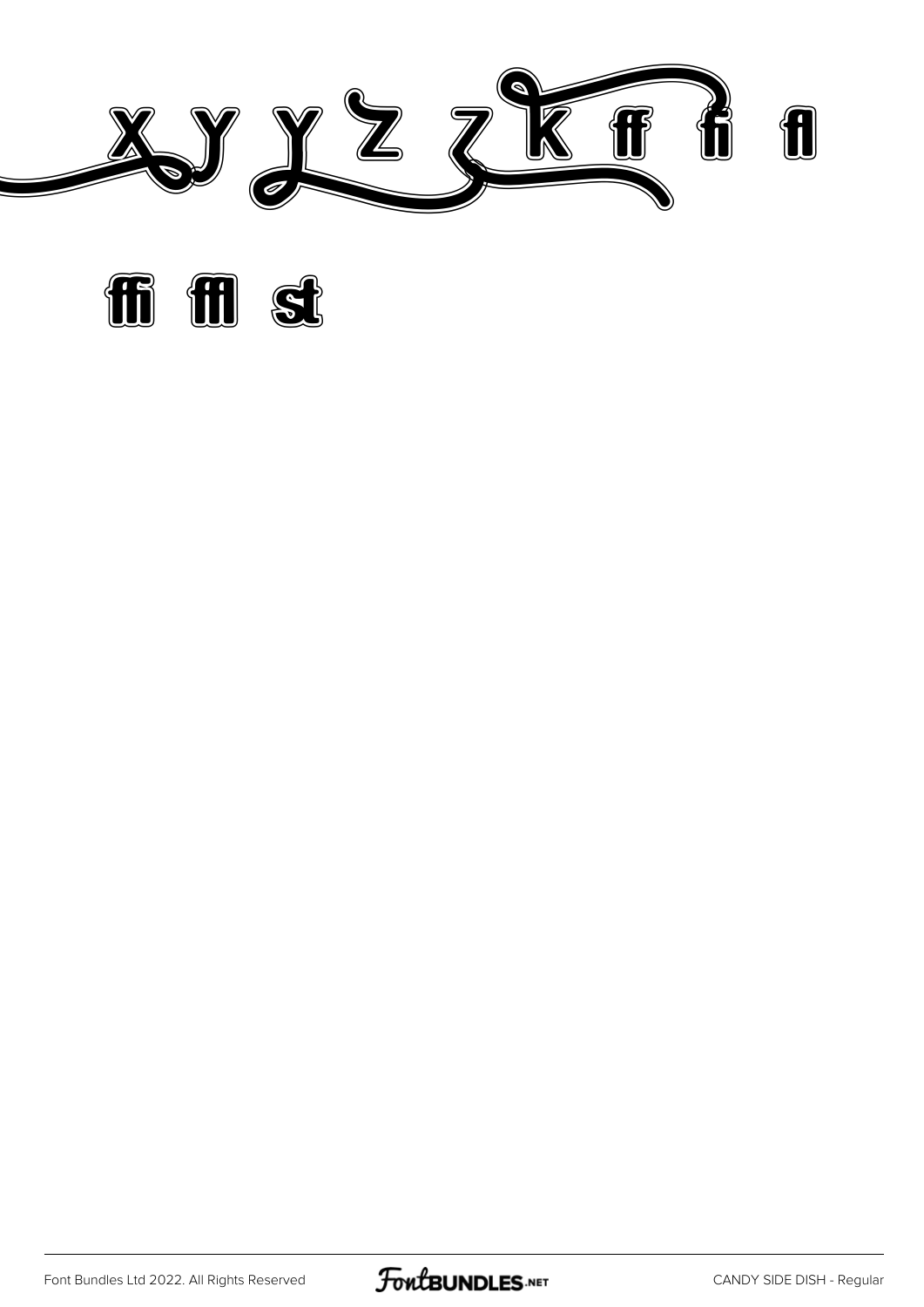#### **CANDY LINE - Regular**

**Uppercase Characters** 



Lowercase Characters

### G J O J O D J J R I W D GBBCOVWZYZ

**Numbers** 



**Punctuation and Symbols** 

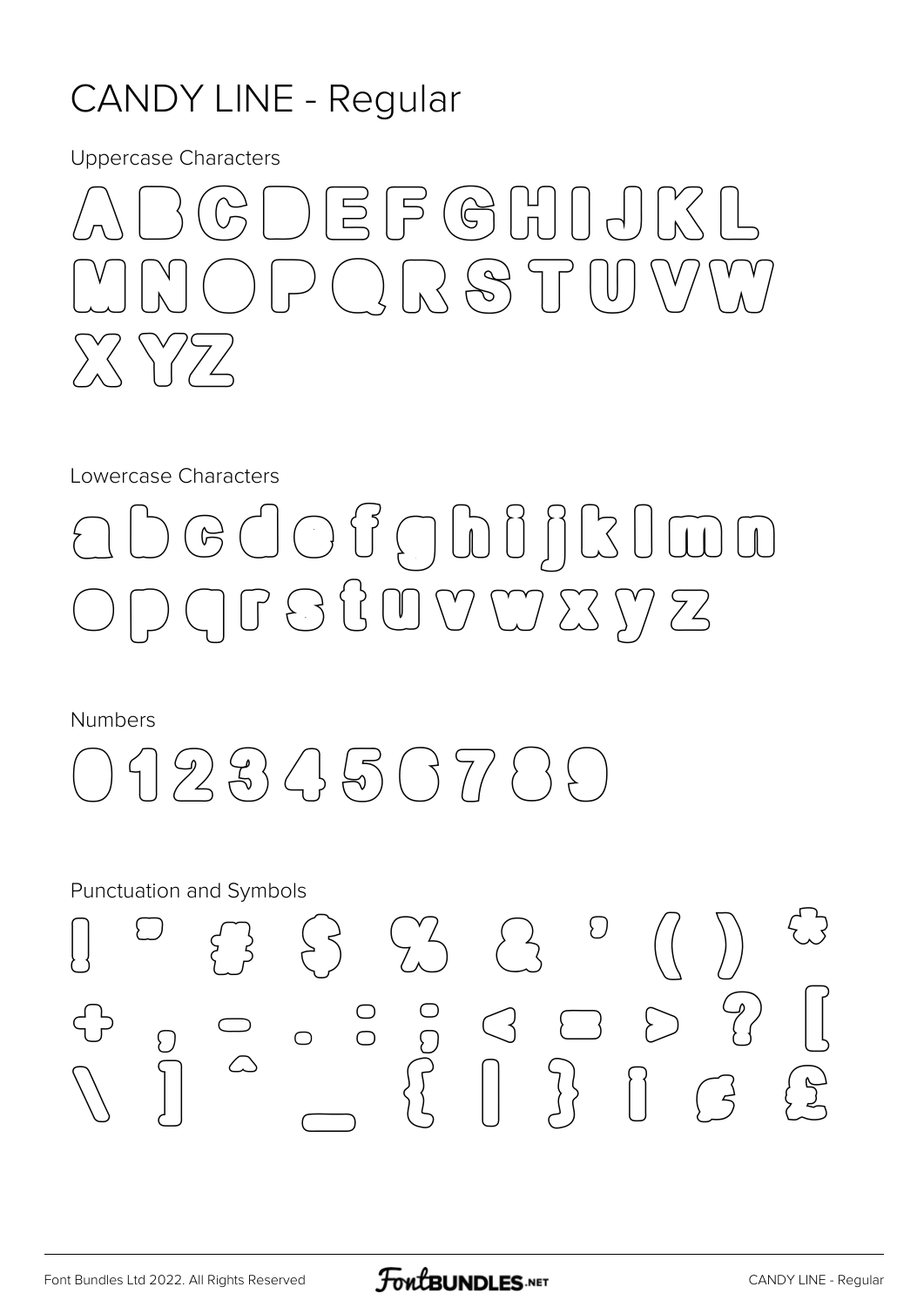

All Other Glyphs

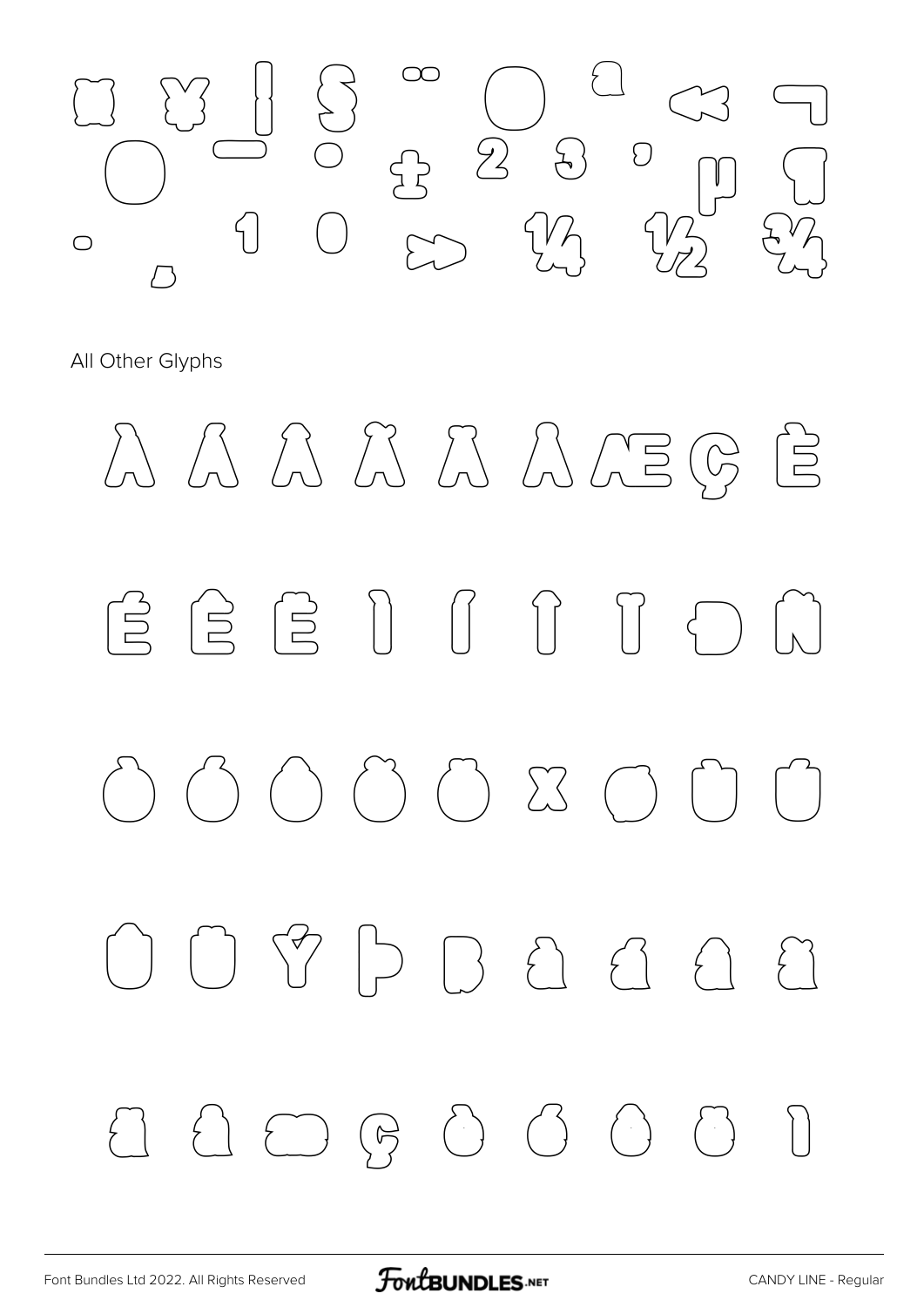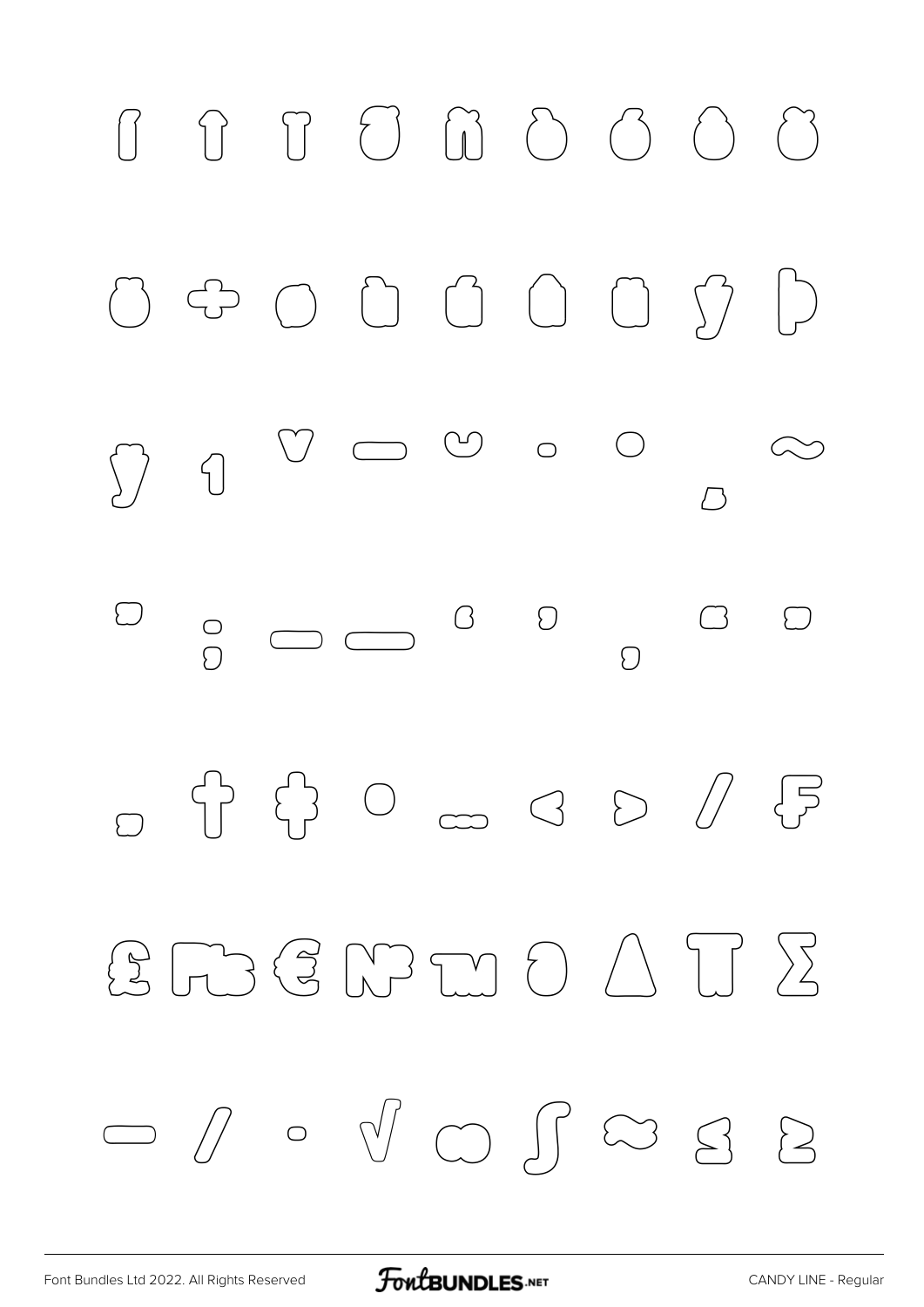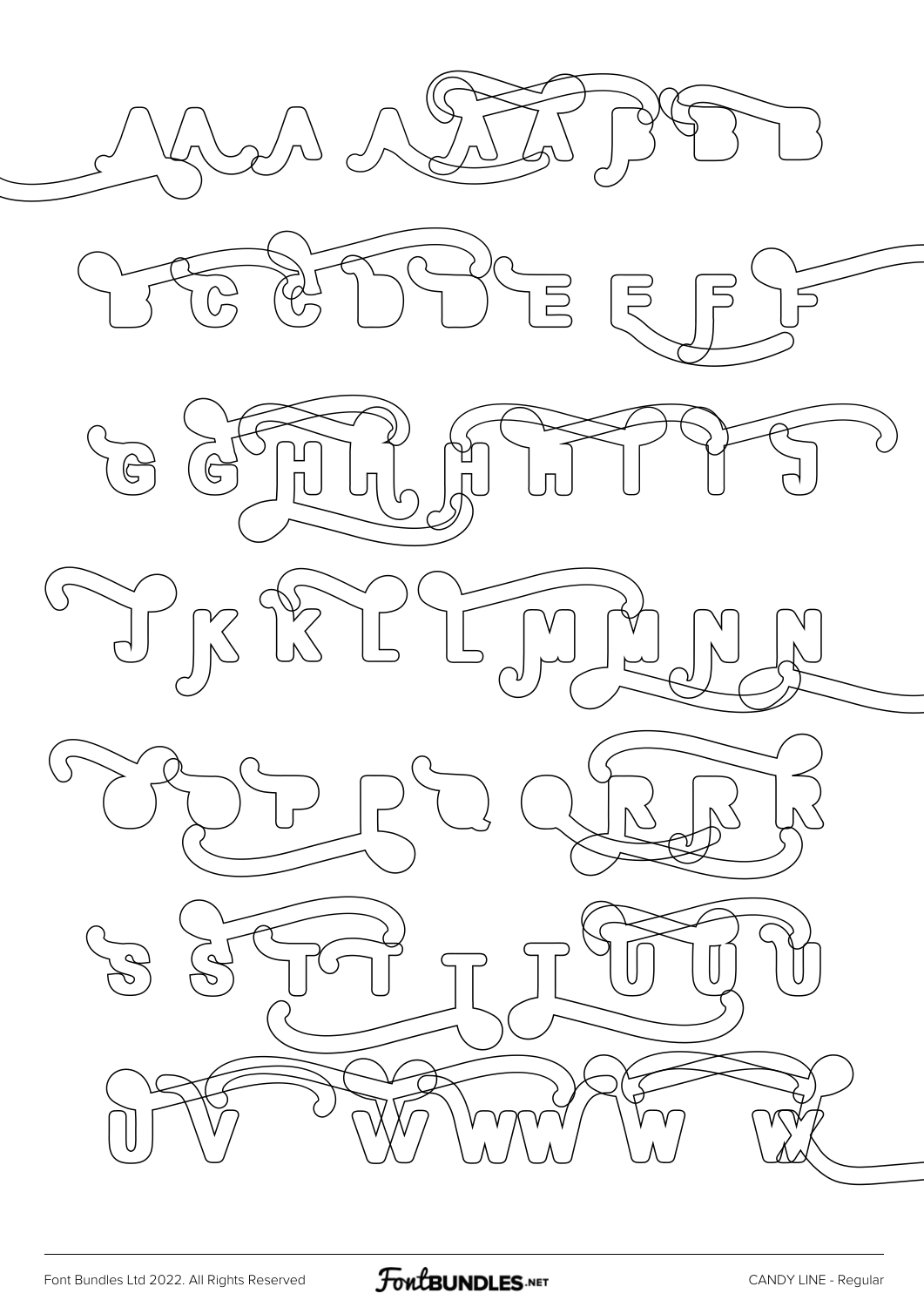

 $f \cup f$ 

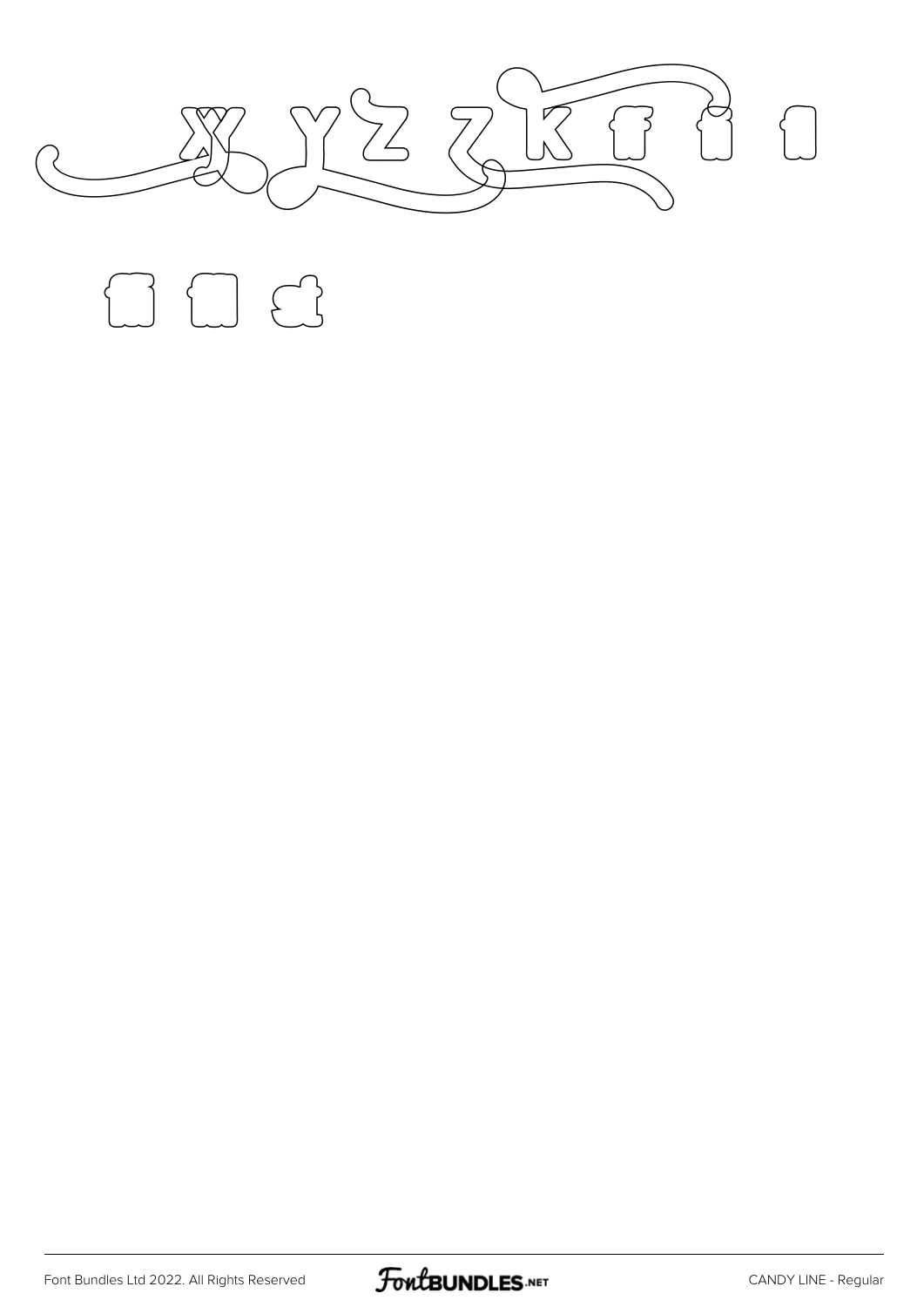#### CANDY SPECIAL - Regular

Uppercase Characters



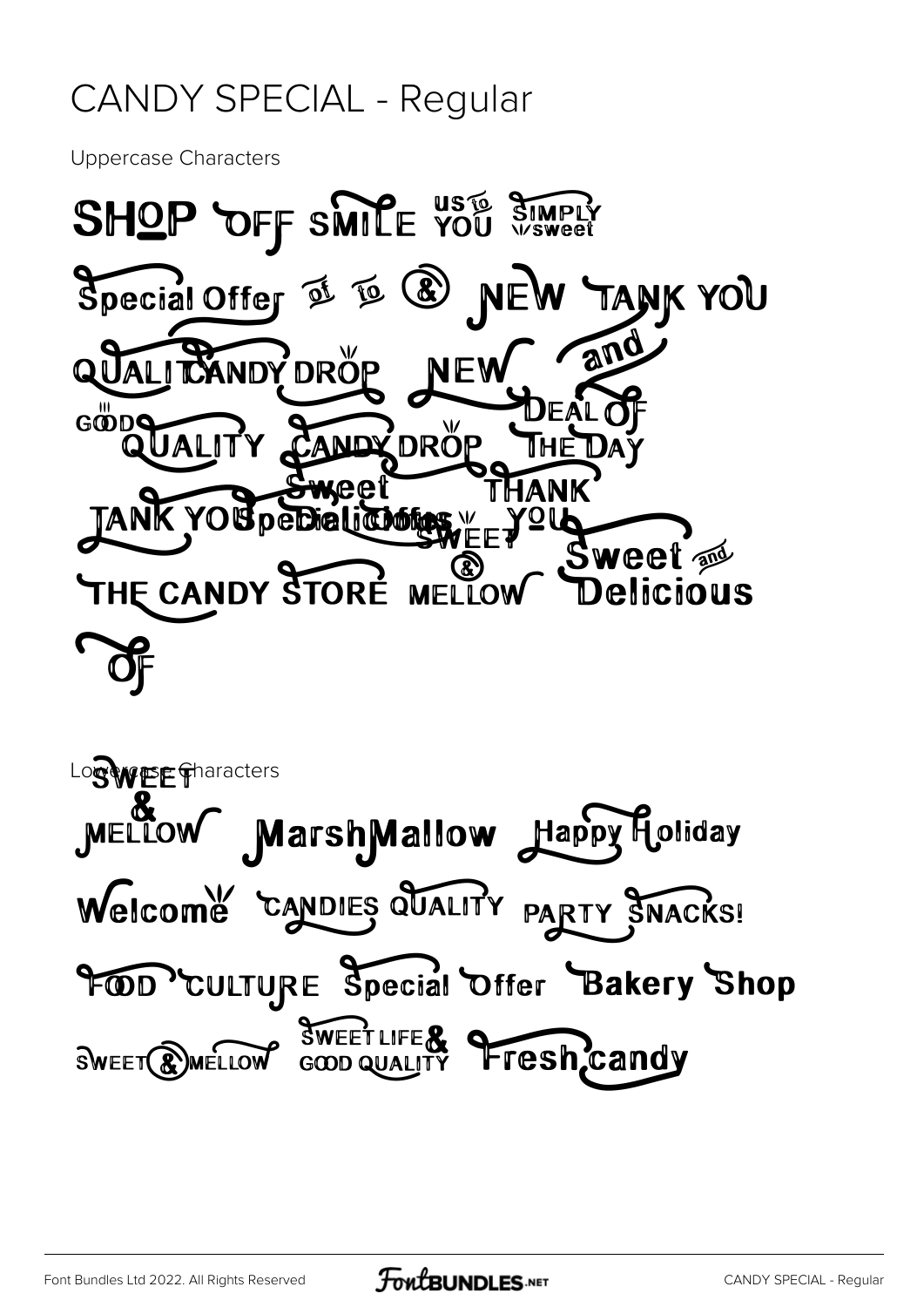Numbers

Punctuation and Symbols

All Other Glyphs

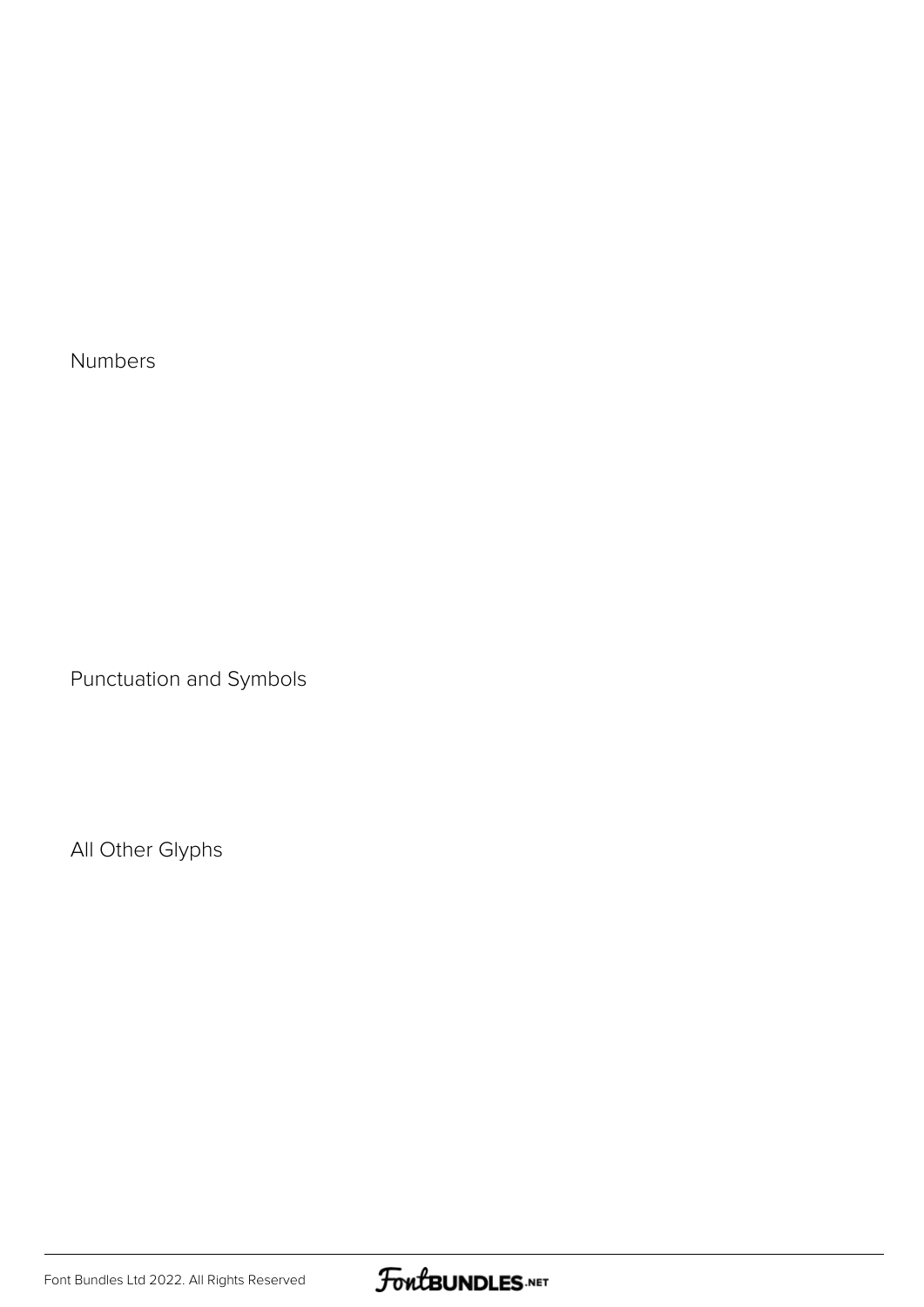#### **CANDY FULL - Regular**

**Uppercase Characters** 

### ABCDEFGHIJKL MNOPQRSTUVW X YZ

Lowercase Characters

### abcdofghijkimn parstuvwxyz

**Numbers** 



**Punctuation and Symbols** 

### **SS&'() EIBIGE**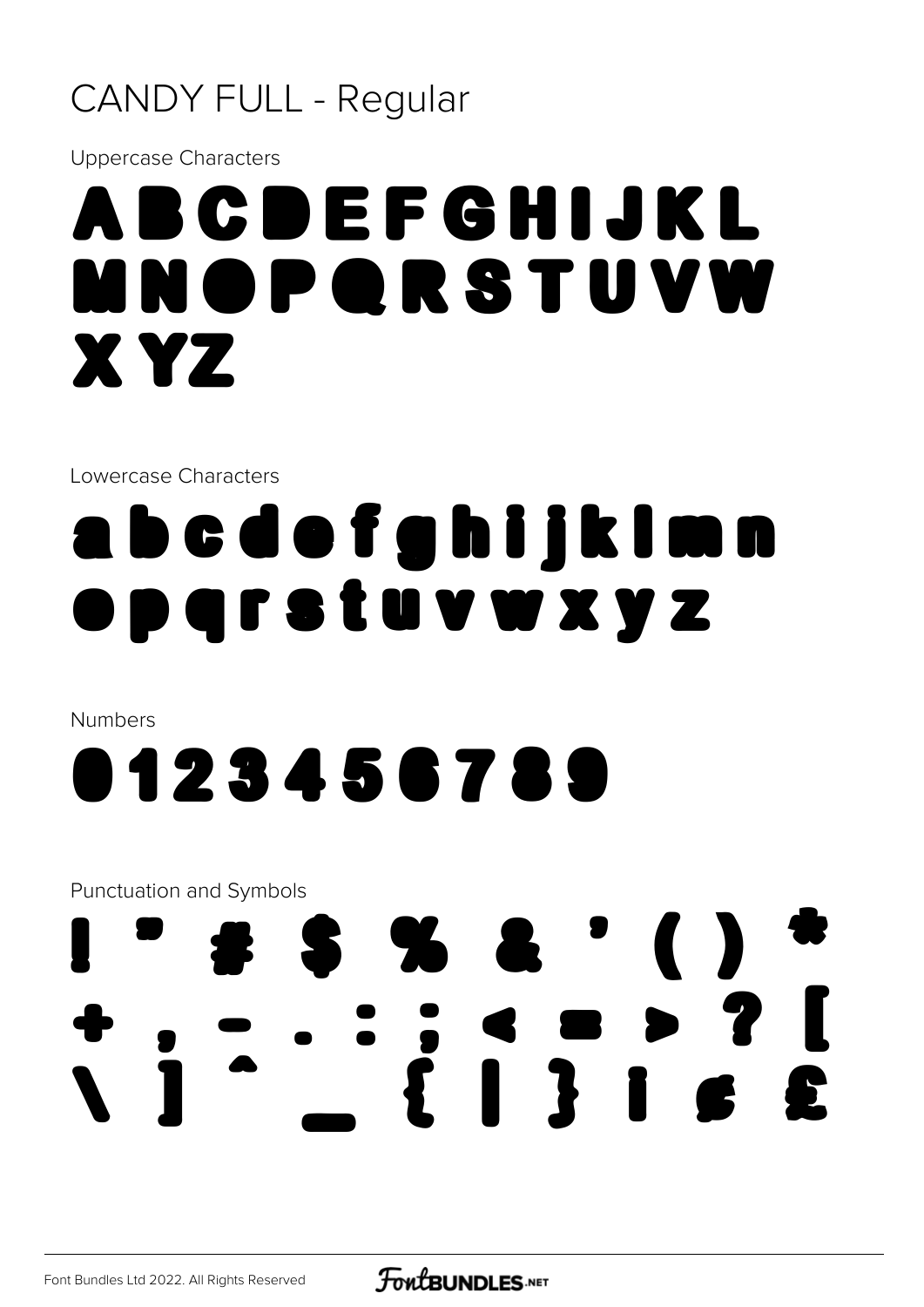# **16 16 36**

All Other Glyphs

### A A A A A A AE Ç E EEEIIIION  $\begin{array}{c} \hline \bullet\bullet\bullet\bullet\bullet\end{array}$  $\Box$ **22356668**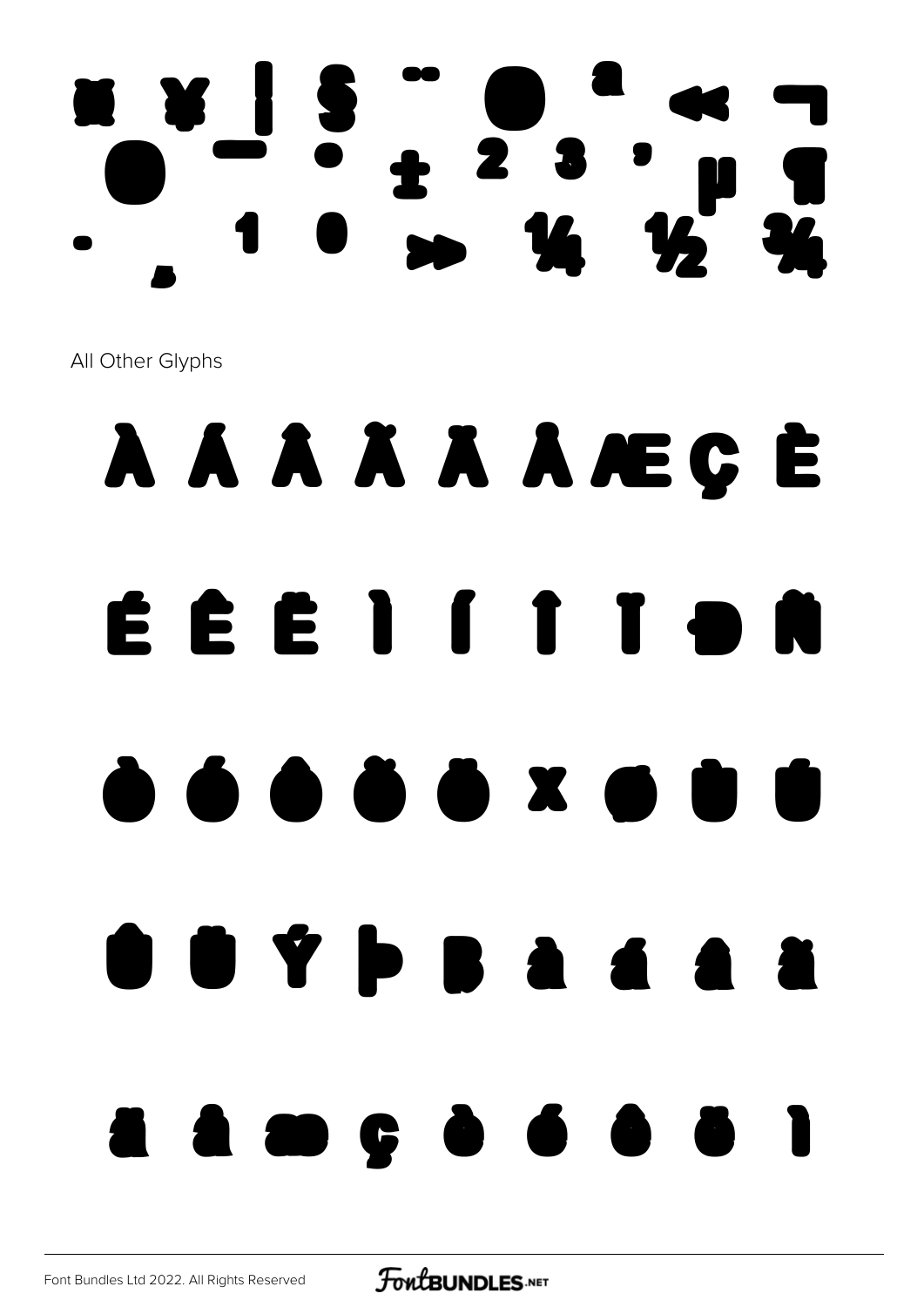### í î ï ð ñ ò ó ô õ  $\bullet$   $\bullet$   $\bullet$   $\bullet$   $\bullet$   $\bullet$   $\bullet$   $\bullet$  $\bullet$   $\bullet$   $\bullet$  $\blacksquare$  $\overline{\phantom{a}}$  $\bullet$   $\bullet$  $\bullet$   $\bullet$ ' " " " † ‡ • … ‹ › ⁄ ₣ ₤₧€ №™ ∂ ∆ ∏ ∑ − ∕ ∙ √ ∞ ∫ ≈ ≤ ≥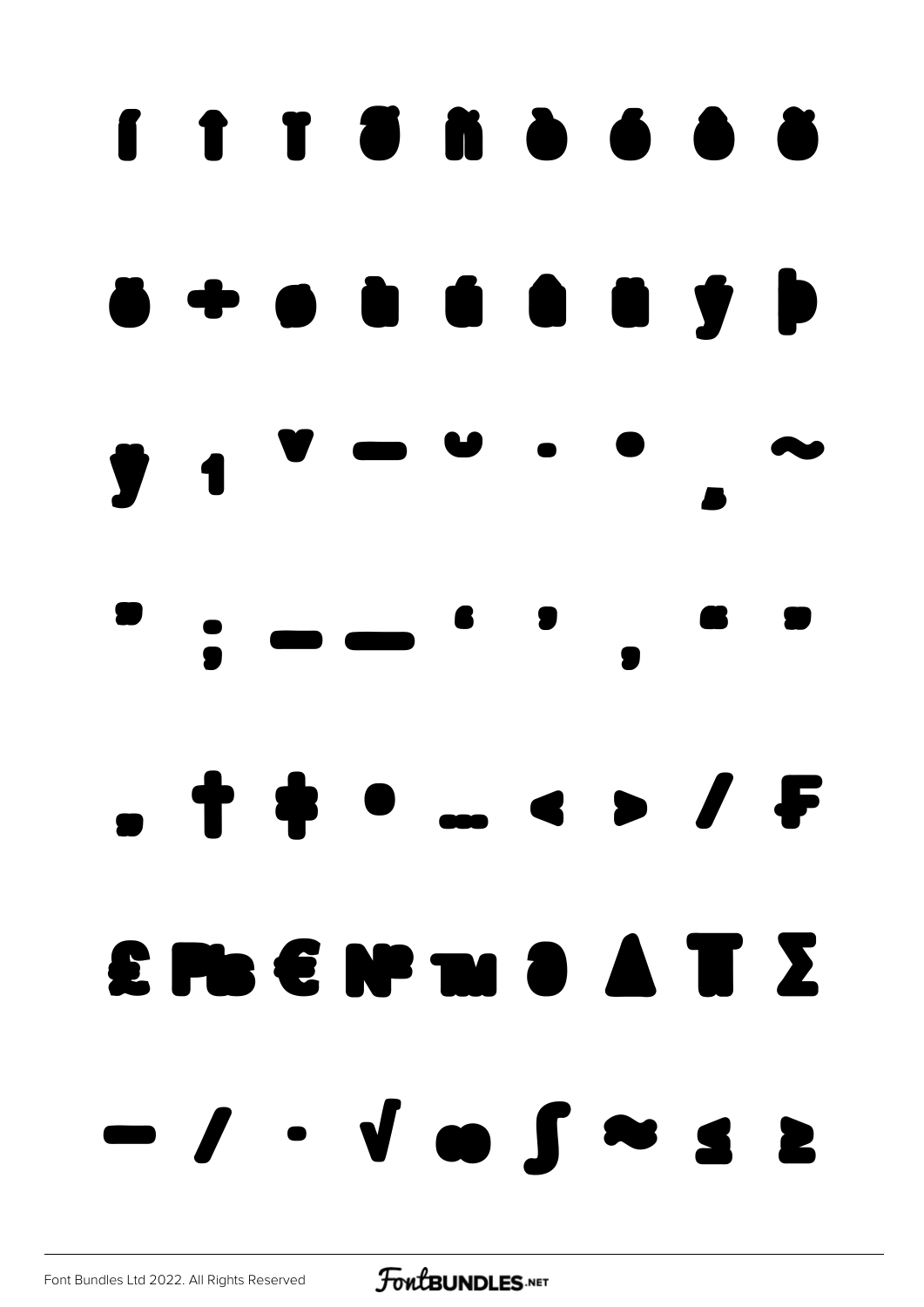

**FoutBUNDLES**.NET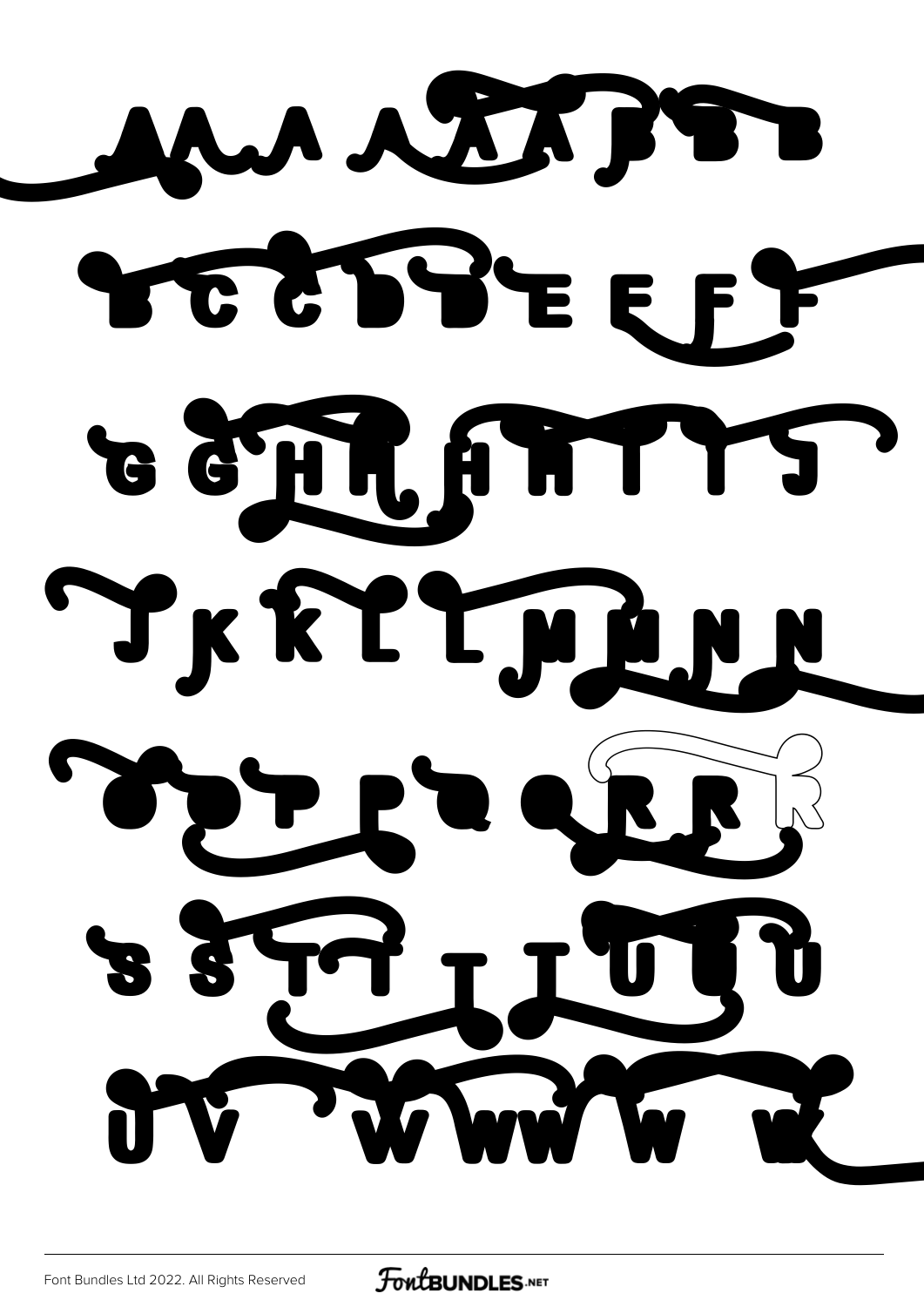



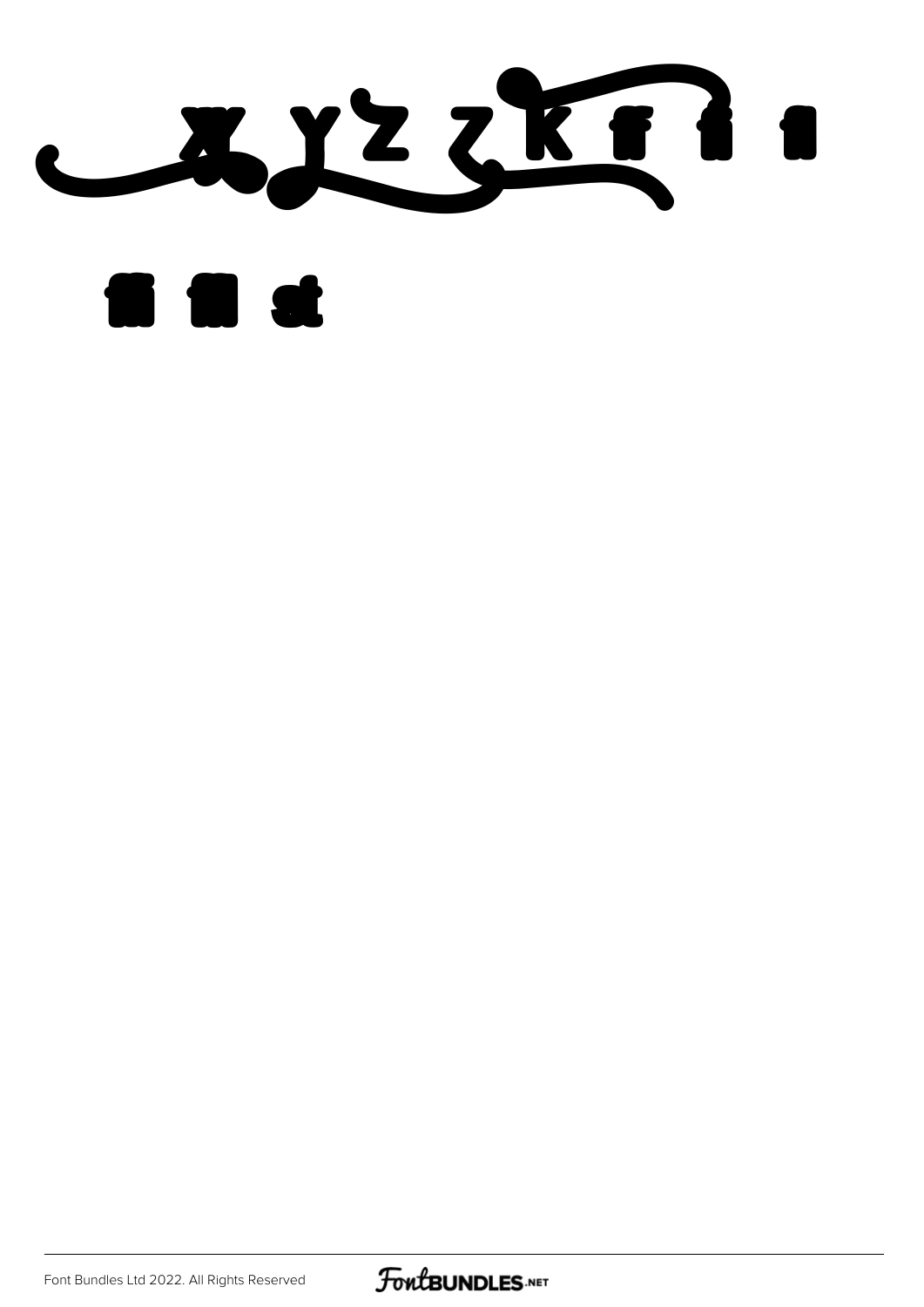#### **CANDY POPS - Regular**

**Uppercase Characters** 

### ABCDEFGHIJKLMN OPQRSTUVWXYZ

Lowercase Characters

### abcdefghijklmnopq **rstuvwxyz**

Numbers

### 0123456789

**Punctuation and Symbols** 

#### # \$ % & ' ( )  $\le$  = > ? | \  $\{ | \}$  i  $\&$  £  $\&$   $\&$   $\}$  $\frac{1}{2}$ -3  $\bullet$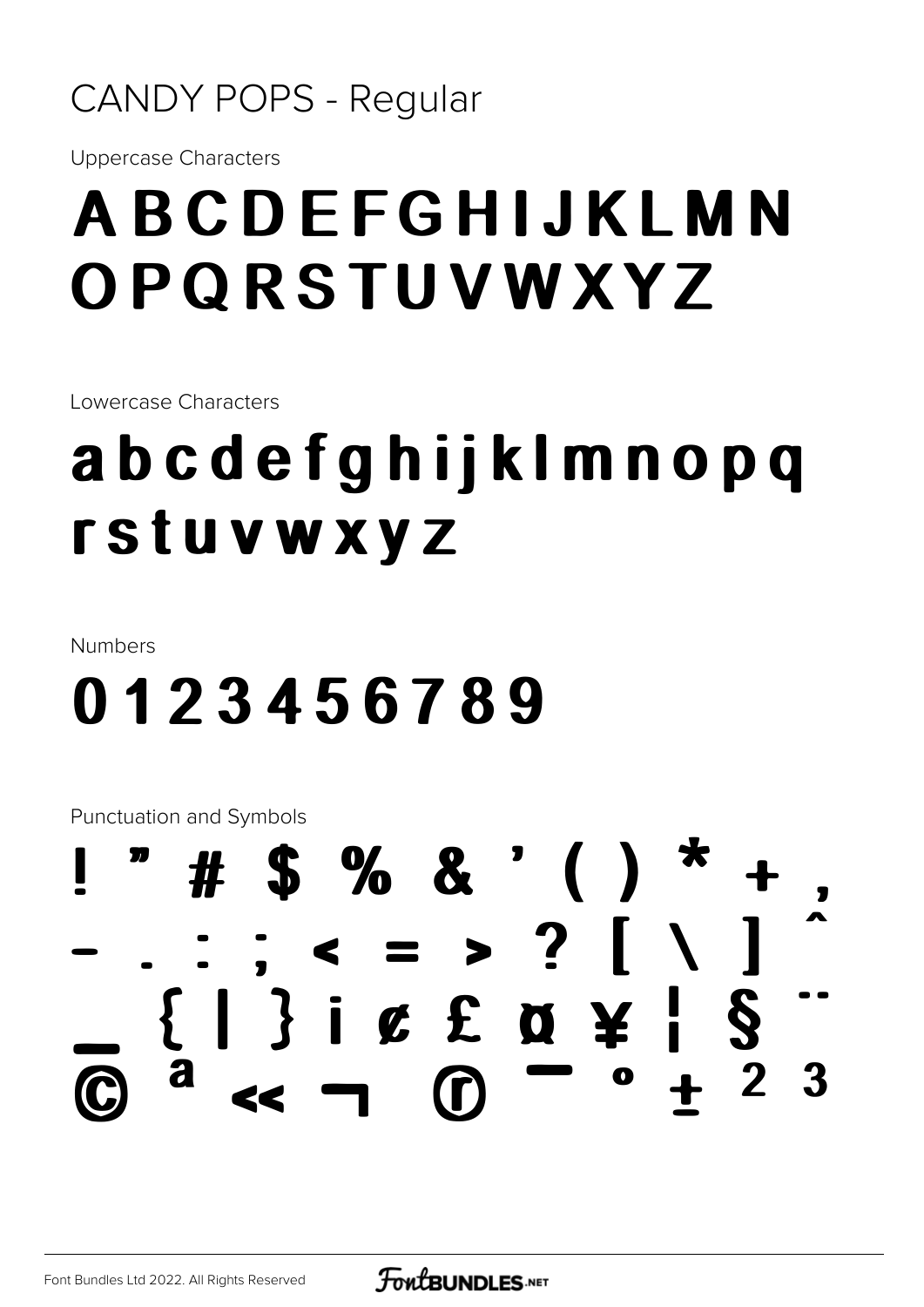### $\mu$  T ·  $\mu$  <sup>1</sup> 0 >>  $\frac{1}{4}$   $\frac{1}{2}$   $\frac{3}{4}$ All Other Glyphs

# À Á Â Ã Ä Å Å Æ Ç È ÉÊËIÍÎÏĐÑ ÒÓÔÕÖXØÙÚ ÛÜÝÞ Ràáâã äåæçèéê ë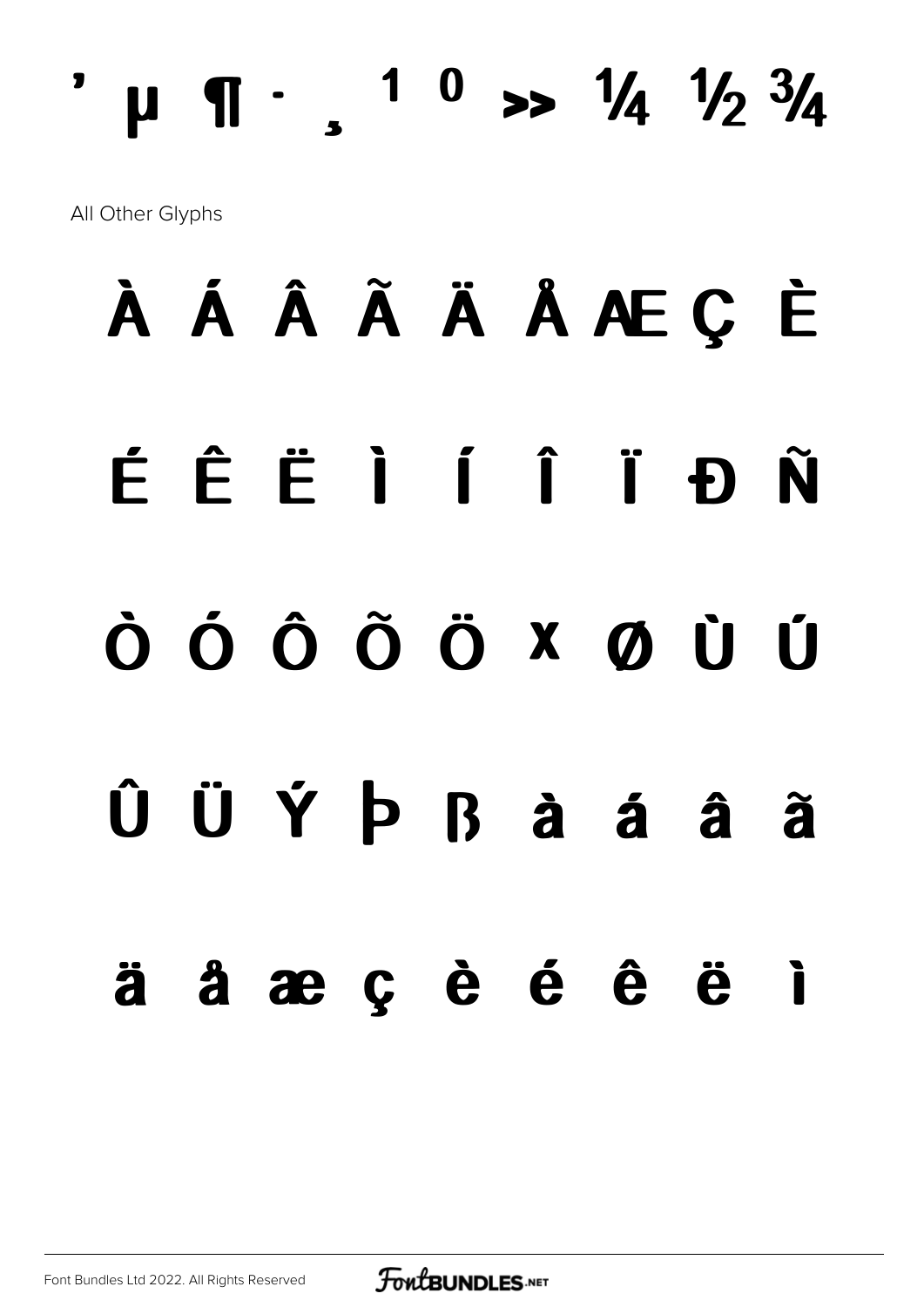### í î ï ð ñ ò ó ô õ

#### ö ÷ ø ù ú û ü ý þ

#### ÿ ı ˇ ˉ ˘ ˙ ˚ ˛  $\ddot{\phantom{0}}$

#### ˝ ; – —  $\blacksquare$ ' " "

# " † ‡ • … ‹ › ⁄ ₣

### ₤ ₧ € № ™ ∂ ∆ ∏ ∑

## − ∕ ∙ √ ∞ ∫ ≈ ≤ ≥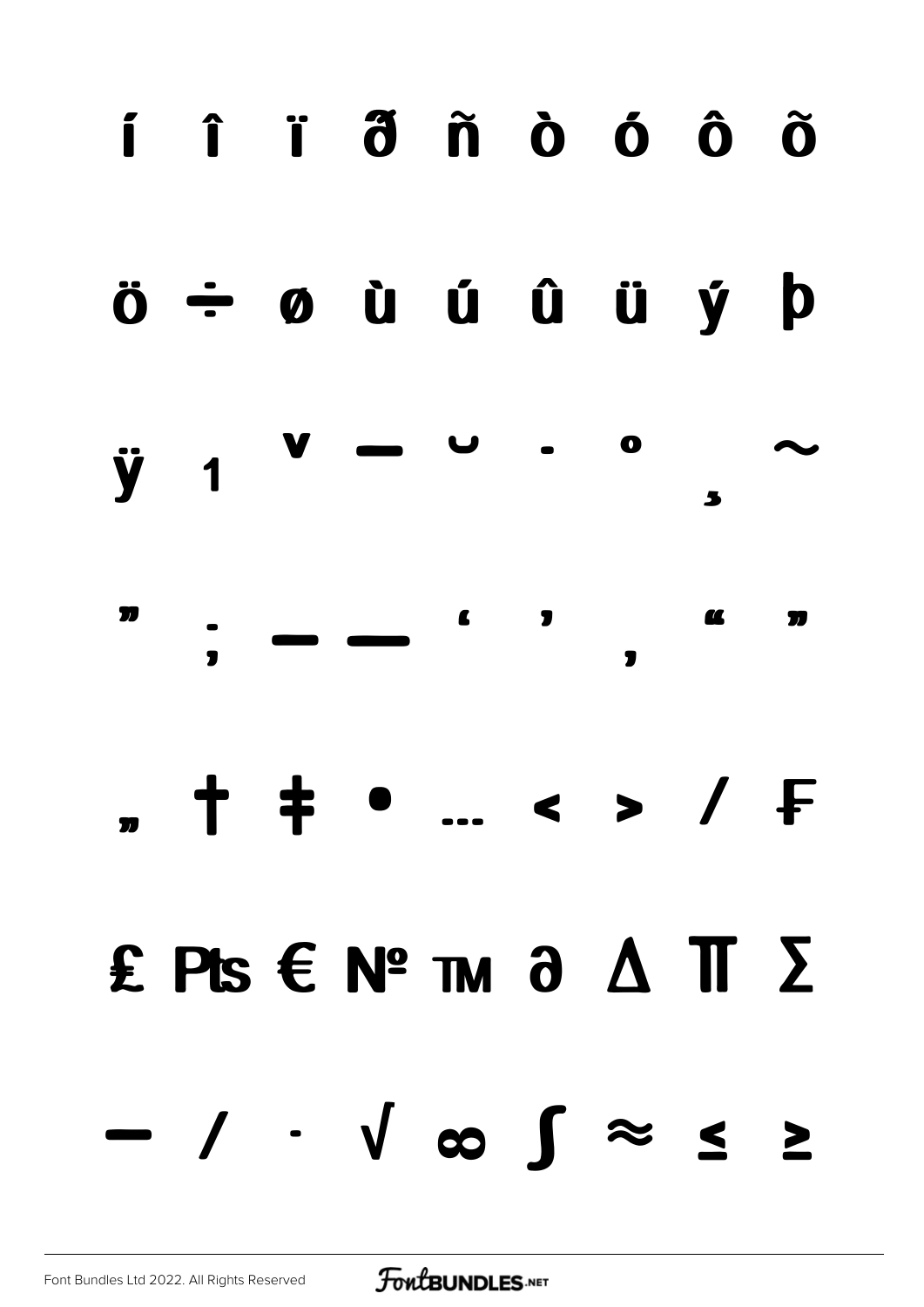